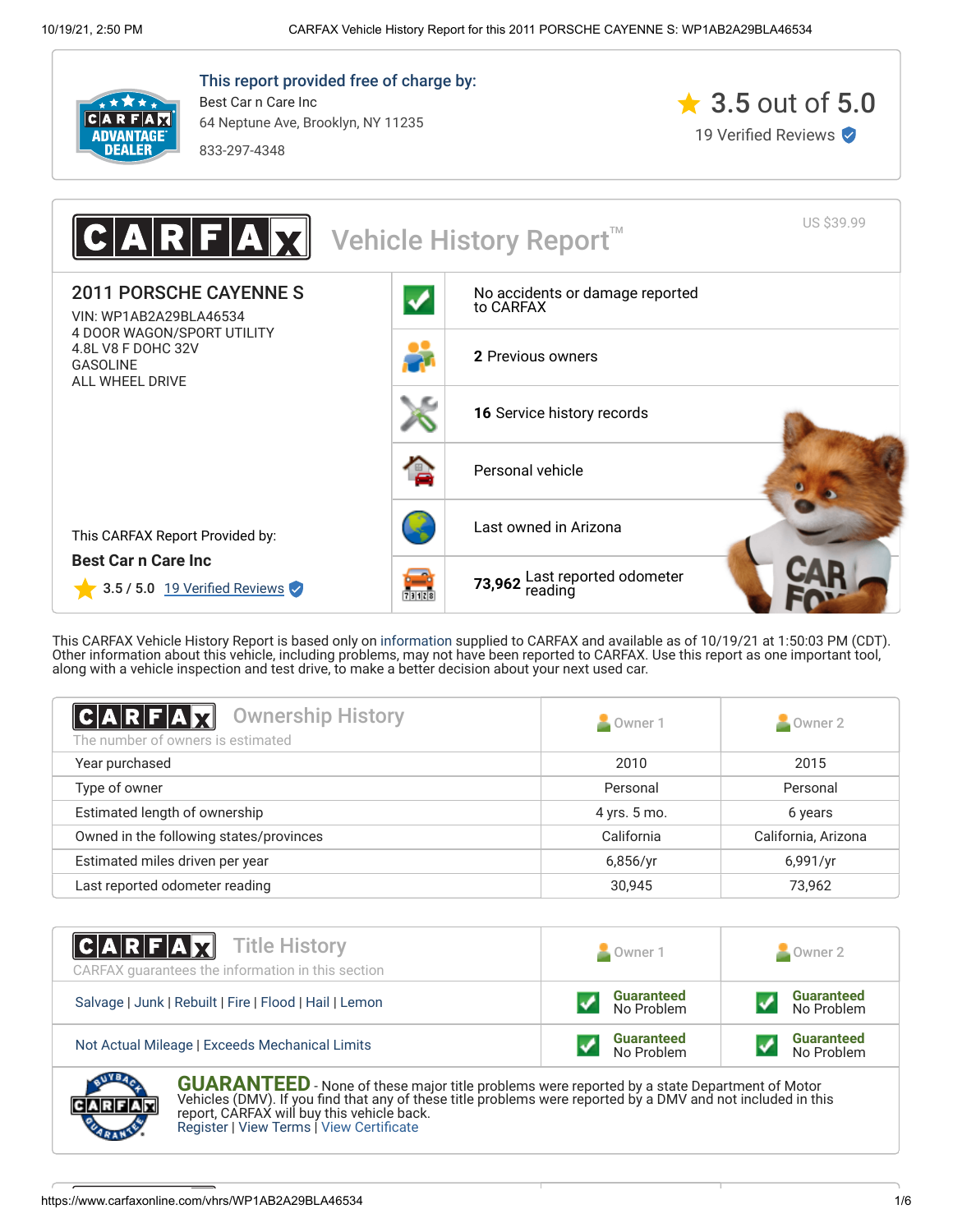| 10/19/21, 2:50 PM                                        | CARFAX Vehicle History Report for this 2011 PORSCHE CAYENNE S: WP1AB2A29BLA46534 |                         |                         |
|----------------------------------------------------------|----------------------------------------------------------------------------------|-------------------------|-------------------------|
| C A R F A                                                | <b>Additional History</b><br>Not all accidents / issues are reported to CARFAX   | Owner 1                 | Owner 2                 |
| <b>Total Loss</b><br>No total loss reported to CARFAX.   |                                                                                  | No Issues Reported      | No Issues Reported      |
| <b>Structural Damage</b>                                 | No structural damage reported to CARFAX.                                         | No Issues Reported      | No Issues Reported      |
| <b>Airbag Deployment</b>                                 | No airbag deployment reported to CARFAX.                                         | No Issues Reported      | No Issues Reported      |
| Odometer Check<br>No indication of an odometer rollback. |                                                                                  | No Issues Indicated     | No Issues Indicated     |
| Accident / Damage                                        | No accidents or damage reported to CARFAX.                                       | No Issues Reported      | No Issues Reported      |
| <b>Manufacturer Recall</b>                               | Check with an authorized Porsche dealer for any open recalls.                    | No Recalls<br>Reported  | No Recalls<br>Reported  |
| <b>Basic Warranty</b>                                    | Original warranty estimated to have expired.                                     | <b>Warranty Expired</b> | <b>Warranty Expired</b> |

<span id="page-1-0"></span>

| Owner 1<br>Purchased:<br>2010 |         | Low mileage! This owner drove less than                                                                                                 |                                                                              | <b>Personal Vehicle</b><br>$6,856$ mi/yr |
|-------------------------------|---------|-----------------------------------------------------------------------------------------------------------------------------------------|------------------------------------------------------------------------------|------------------------------------------|
|                               | EO)     | the industry average of 15,000 miles per<br>year.                                                                                       |                                                                              |                                          |
| Date                          | Mileage | <b>Source</b>                                                                                                                           | <b>Comments</b>                                                              |                                          |
| 08/31/2010                    |         | Hennessy Porsche<br>Roswell, GA<br>800-471-0911<br>hennessyporsche.com<br>4.7 / 5.0<br>116 Verified Reviews<br>2,026 Customer Favorites | Vehicle offered for sale                                                     |                                          |
| 10/25/2010                    | 12      | Porsche Downtown LA<br>Los Angeles, CA<br>888-746-7051<br>porschedowntownla.com<br>4.8 / 5.0<br>56 Verified Reviews                     | Vehicle sold                                                                 |                                          |
| 10/25/2010                    |         | California<br>Motor Vehicle Dept.                                                                                                       | Titled or registered as personal vehicle                                     |                                          |
| 10/26/2010                    |         | Porsche Downtown LA<br>Los Angeles, CA<br>888-746-7051<br>porschedowntownla.com<br>4.8 / 5.0<br>56 Verified Reviews                     | Vehicle serviced<br>Pre-delivery inspection completed                        |                                          |
| 11/12/2010                    |         | California<br>Motor Vehicle Dept.<br>Palos Verdes Peninsula, CA                                                                         | Title issued or updated<br>- First owner reported<br>- Loan or lien reported |                                          |
| 09/22/2011                    | 9,455   | Porsche South Bay<br>Hawthorne, CA<br>424-488-0729<br>porschesouthbay.com<br>4.5 / 5.0<br>10 Verified Reviews                           | Vehicle serviced<br>- Engine checked<br>- Cil and filter changed             |                                          |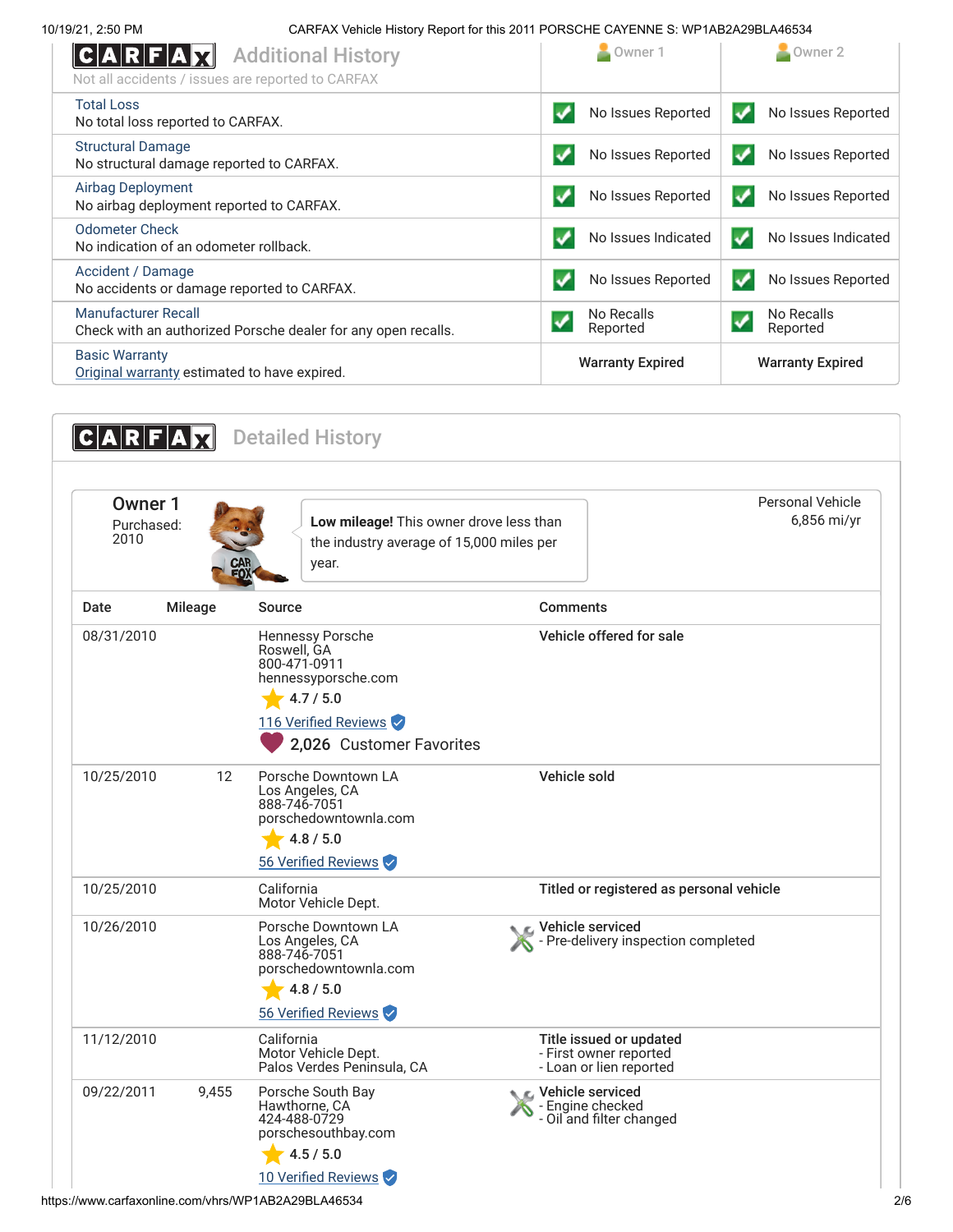| 10/19/21, 2:50 PM |        |                                                                                                                                      | CARFAX Vehicle History Report for this 2011 PORSCHE CAYENNE S: WP1AB2A29BLA46534                                                                                                                                                                                                                 |
|-------------------|--------|--------------------------------------------------------------------------------------------------------------------------------------|--------------------------------------------------------------------------------------------------------------------------------------------------------------------------------------------------------------------------------------------------------------------------------------------------|
|                   |        | 1 Customer Favorite                                                                                                                  |                                                                                                                                                                                                                                                                                                  |
| 02/24/2012        | 12,890 | Porsche South Bay<br>Hawthorne, CA<br>424-488-0729<br>porschesouthbay.com<br>4.5 / 5.0<br>10 Verified Reviews<br>1 Customer Favorite | C Vehicle serviced                                                                                                                                                                                                                                                                               |
| 03/07/2012        | 12,906 | Porsche South Bay<br>Hawthorne, CA<br>424-488-0729<br>porschesouthbay.com<br>4.5 / 5.0<br>10 Verified Reviews<br>1 Customer Favorite | Vehicle serviced<br>- Ignition coil(s) replaced                                                                                                                                                                                                                                                  |
| 07/02/2014        | 23,196 | Porsche South Bay<br>Hawthorne, CA<br>424-488-0729<br>porschesouthbay.com<br>4.5 / 5.0<br>10 Verified Reviews<br>1 Customer Favorite | <b>€</b> Vehicle serviced<br>- Maintenance inspection completed<br>- Tire condition and pressure checked<br>- Engine/powertrain computer/module checked<br>- Fluids checked<br>- Oil and filter changed                                                                                          |
| 03/25/2015        | 30,307 | <b>Hilltop Automotive</b><br>Rolling Hills Estates, CA<br>310-377-2010<br>hilltopautomotive.com                                      | C Vehicle serviced<br>- Maintenance inspection completed<br>- Oil and filter changed<br>- Oil pan drain plug replaced<br>- Fluids checked<br>- Drivability/performance checked<br>- Air filter checked<br>- Tire condition and pressure checked<br>- Body lubricated<br>- Spark plug(s) replaced |
| 04/02/2015        | 30,475 | California<br><b>Inspection Station</b>                                                                                              | Passed emissions inspection                                                                                                                                                                                                                                                                      |
| 04/06/2015        |        | <b>Auto Auction</b>                                                                                                                  | Listed as a dealer vehicle<br>- Vehicle sold<br>Millions of used vehicles are bought and<br>sold at auction every year.                                                                                                                                                                          |
| 04/06/2015        | 30,505 | South Bay BMW MINI<br>Torrance, CA<br>310-939-7300<br>southbaybmw.com<br>4.3 / 5.0<br>25 Verified Reviews<br>2 Customer Favorites    | Vehicle serviced<br>Tire condition and pressure checked                                                                                                                                                                                                                                          |
| 04/07/2015        |        | Dealer Inventory                                                                                                                     | Vehicle offered for sale                                                                                                                                                                                                                                                                         |
| 04/11/2015        | 30,514 | California<br><b>Inspection Station</b>                                                                                              | Passed emissions inspection                                                                                                                                                                                                                                                                      |
| 07/13/2015        | 30,945 | Dealer Inventory                                                                                                                     | Vehicle offered for sale                                                                                                                                                                                                                                                                         |
| <b>Owner 2</b>    |        |                                                                                                                                      |                                                                                                                                                                                                                                                                                                  |
|                   |        |                                                                                                                                      | <b>Personal Vehicle</b>                                                                                                                                                                                                                                                                          |

https://www.carfaxonline.com/vhrs/WP1AB2A29BLA46534 3/6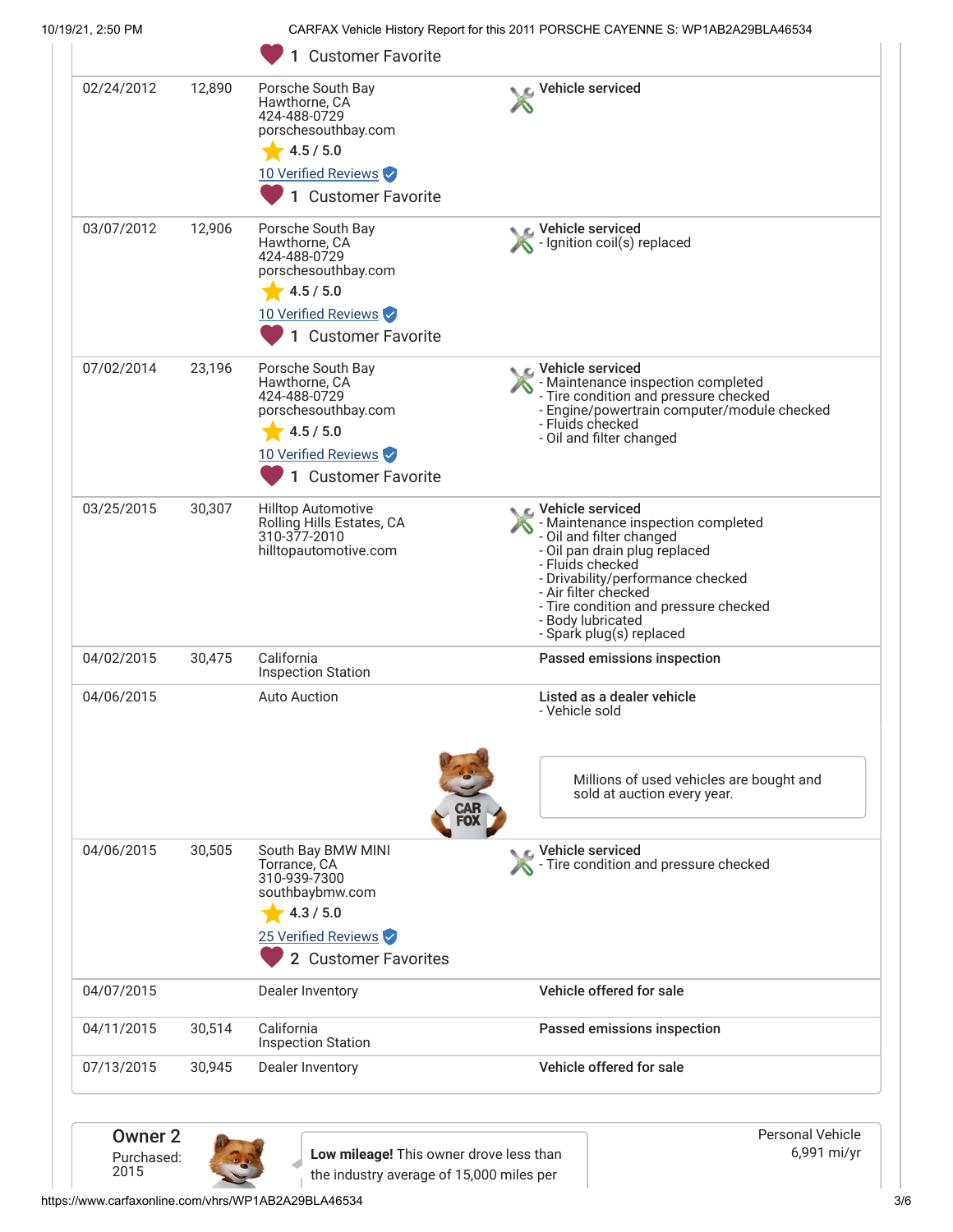10/19/21, 2:50 PM CARFAX Vehicle History Report for this 2011 PORSCHE CAYENNE S: WP1AB2A29BLA46534

| Date       | <b>Mileage</b> | <b>Source</b>                                                                                                                                            | <b>Comments</b>                                                                                                                                                                                      |
|------------|----------------|----------------------------------------------------------------------------------------------------------------------------------------------------------|------------------------------------------------------------------------------------------------------------------------------------------------------------------------------------------------------|
| 09/12/2015 | 31,556         | California<br>Motor Vehicle Dept.<br>San Diego, CA                                                                                                       | <b>Odometer reading reported</b>                                                                                                                                                                     |
| 09/22/2015 |                | California<br>Motor Vehicle Dept.<br>San Diego, CA                                                                                                       | Title issued or updated<br>- New owner reported                                                                                                                                                      |
| 12/28/2015 | 35,372         | Porsche of San Diego<br>San Diego, CA<br>858-695-3000<br>porscheofsandiego.com<br>4.4 / 5.0<br>16 Verified Reviews                                       | C Vehicle serviced<br>- Maintenance inspection completed<br>- Oil and filter changed<br>- Tire condition and pressure checked                                                                        |
| 04/28/2016 |                | California<br>Motor Vehicle Dept.<br>San Diego, CA                                                                                                       | Title issued or updated<br>- Duplicate title issued<br>- Registration updated when owner moved the vehicle<br>to a new location                                                                      |
| 10/11/2016 | 43,041         | Porsche San Diego<br>San Diego, CA<br>858-695-3000<br>https://porschesandiego.com<br>4.8 / 5.0<br>61 Verified Reviews<br>77 Customer Favorites           | Vehicle serviced<br>- Maintenance inspection completed<br>- Oil and filter changed                                                                                                                   |
| 05/17/2017 | 47,983         | Porsche San Diego<br>San Diego, CA<br>858-695-3000<br>https://porschesandiego.com<br>4.8 / 5.0<br>61 Verified Reviews<br>77 Customer Favorites           | C Vehicle serviced<br>- Maintenance inspection completed<br>- Vehicle washed/detailed                                                                                                                |
| 08/18/2017 | 49,951         | University City Service Center<br>San Diego, CÁ<br>858-453-0676<br>ucservicecenter.net/<br>4.9 / 5.0<br>223 Verified Reviews<br>1,431 Customer Favorites | ic⊾ Vehicle serviced<br>- Emissions inspection performed                                                                                                                                             |
| 08/18/2017 |                | California<br><b>Inspection Station</b>                                                                                                                  | Passed emissions inspection                                                                                                                                                                          |
| 03/23/2018 | 55,263         | Porsche San Diego<br>San Diego, CA<br>858-695-3000<br>https://porschesandiego.com<br>4.8 / 5.0<br>61 Verified Reviews<br>77 Customer Favorites           | <b>C</b> Vehicle serviced<br>- Maintenance inspection completed<br>- 10,000 mile service performed<br>- Oil and filter changed<br>- Vehicle washed/detailed<br>- Tire condition and pressure checked |
| 04/06/2018 | 55,403         | Meineke Car Care Center<br>San Diego, CA<br>858-274-4382<br>meineke.com<br>4.4 / 5.0<br>27 Verified Reviews<br>45 Customer Favorites                     | ic⊾ Vehicle serviced<br>- Spark plug(s) replaced<br>- Ignition coil(s) replaced                                                                                                                      |
| 08/20/2019 | 65,328         | California                                                                                                                                               | Passed emissions inspection                                                                                                                                                                          |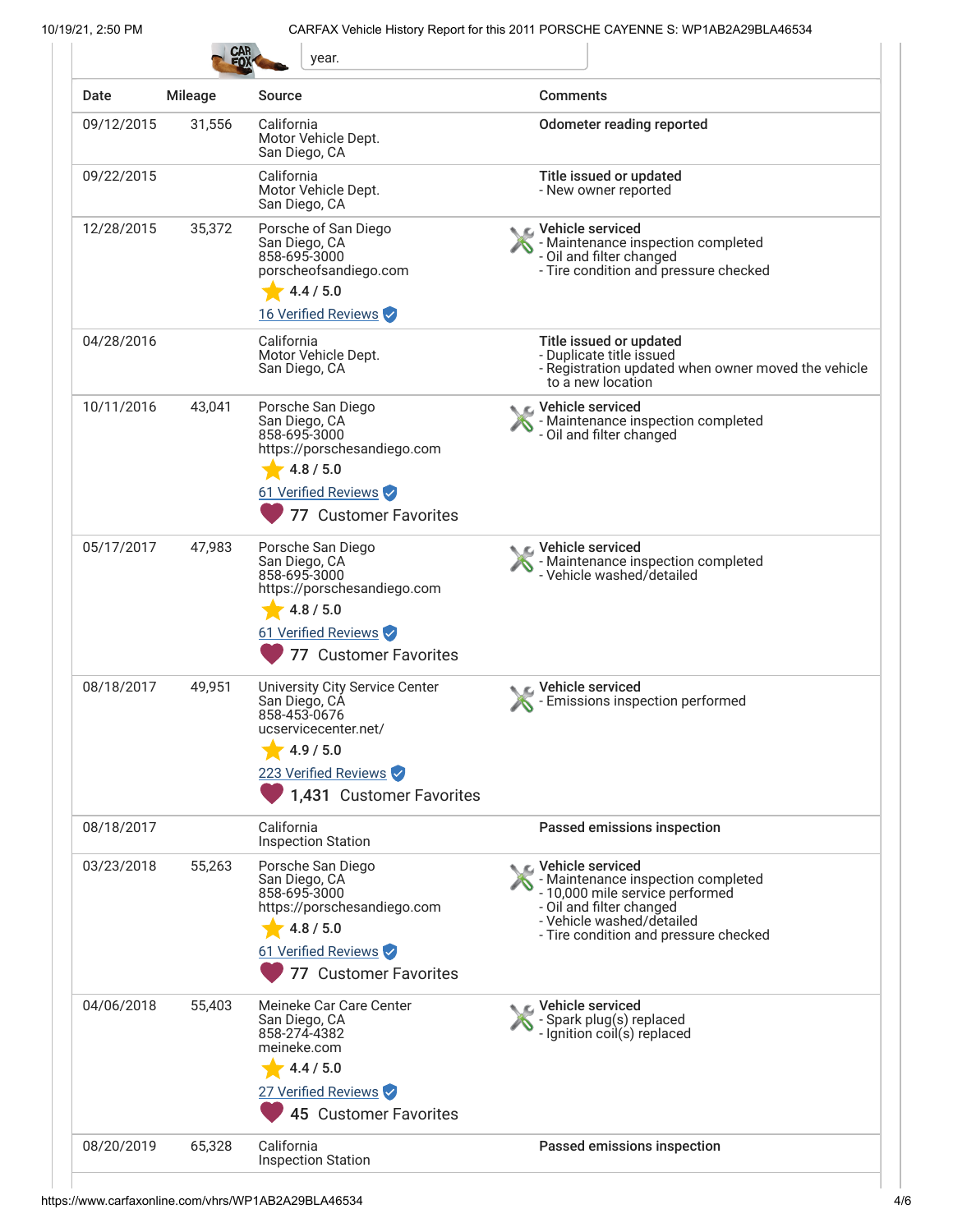| 10/19/21, 2:50 PM |        |                                                                                                                                                          | CARFAX Vehicle History Report for this 2011 PORSCHE CAYENNE S: WP1AB2A29BLA46534                                                                                       |
|-------------------|--------|----------------------------------------------------------------------------------------------------------------------------------------------------------|------------------------------------------------------------------------------------------------------------------------------------------------------------------------|
| 11/20/2019        |        | California<br>Motor Vehicle Dept.<br>Sunnyvale, CA                                                                                                       | Registration updated when owner moved the vehicle<br>to a new location                                                                                                 |
| 07/08/2020        | 70,462 | Tony & Bros German Auto Repair<br>Sunnyvale, CA<br>408-738-3340<br>german-auto-repair.com/<br>4.8 / 5.0<br>25 Verified Reviews<br>296 Customer Favorites | Vehicle serviced<br>- Drive belt(s) replaced<br>- Intake manifold gasket(s) replaced<br>- Water pump replaced<br>- Thermostat replaced<br>- Antifreeze/coolant checked |
| 08/31/2020        | 70,595 | Tony & Bros German Auto Repair<br>Sunnyvale, CA<br>408-738-3340<br>german-auto-repair.com/<br>4.8 / 5.0<br>25 Verified Reviews<br>296 Customer Favorites | Vehicle serviced                                                                                                                                                       |
| 06/09/2021        | 73,912 | Tony & Bros German Auto Repair<br>Sunnyvale, CA<br>408-738-3340<br>german-auto-repair.com/<br>4.8 / 5.0<br>25 Verified Reviews<br>296 Customer Favorites | Vehicle serviced                                                                                                                                                       |
| 06/22/2021        | 73,936 | Arizona<br>Motor Vehicle Dept.<br>Tempe, AZ<br>Title #A004530391                                                                                         | Title issued or updated<br>- Dealer took title of this vehicle while it was in<br>inventory                                                                            |
| 10/04/2021        | 73,962 | <b>Auto Auction</b>                                                                                                                                      | Listed as a dealer vehicle<br>- Vehicle sold                                                                                                                           |

Have Questions? Consumers, please visit our Help Center at [www.carfax.com](http://www.carfax.com/help). Dealers or Subscribers, please visit our Help Center at [www.carfaxonline.com.](http://www.carfaxonline.com/)

CARFAX **Glossary** 

# First Owner

When the first owner(s) obtains a title from a Department of Motor Vehicles as proof of ownership.

## New Owner Reported

When a vehicle is sold to a new owner, the Title must be transferred to the new owner(s) at a Department of Motor Vehicles.

## Ownership History

CARFAX defines an owner as an individual or business that possesses and uses a vehicle. Not all title transactions represent changes in ownership. To provide estimated number of owners, CARFAX proprietary technology analyzes all the events in a vehicle history. Estimated ownership is available for vehicles manufactured after 1991 and titled solely in the US including Puerto Rico. Dealers sometimes opt to take ownership of a vehicle and are required to in the following states: Maine, Massachusetts, New Jersey, Ohio, Oklahoma, Pennsylvania and South Dakota. Please consider this as you review a vehicle's estimated ownership history.

### Title Issued

A state issues a title to provide a vehicle owner with proof of ownership. Each title has a unique number. Each title or registration record on a CARFAX report does not necessarily indicate a change in ownership. In Canada, a registration and bill of sale are used as proof of ownership.



CARFAX DEPENDS ON ITS SOURCES FOR THE ACCURACY AND RELIABILITY OF ITS INFORMATION. THEREFORE, NO RESPONSIBILITY IS ASSUMED BY CARFAX OR ITS AGENTS FOR ERRORS OR OMISSIONS IN THIS REPORT. CARFAX FURTHER EXPRESSLY DISCLAIMS ALL